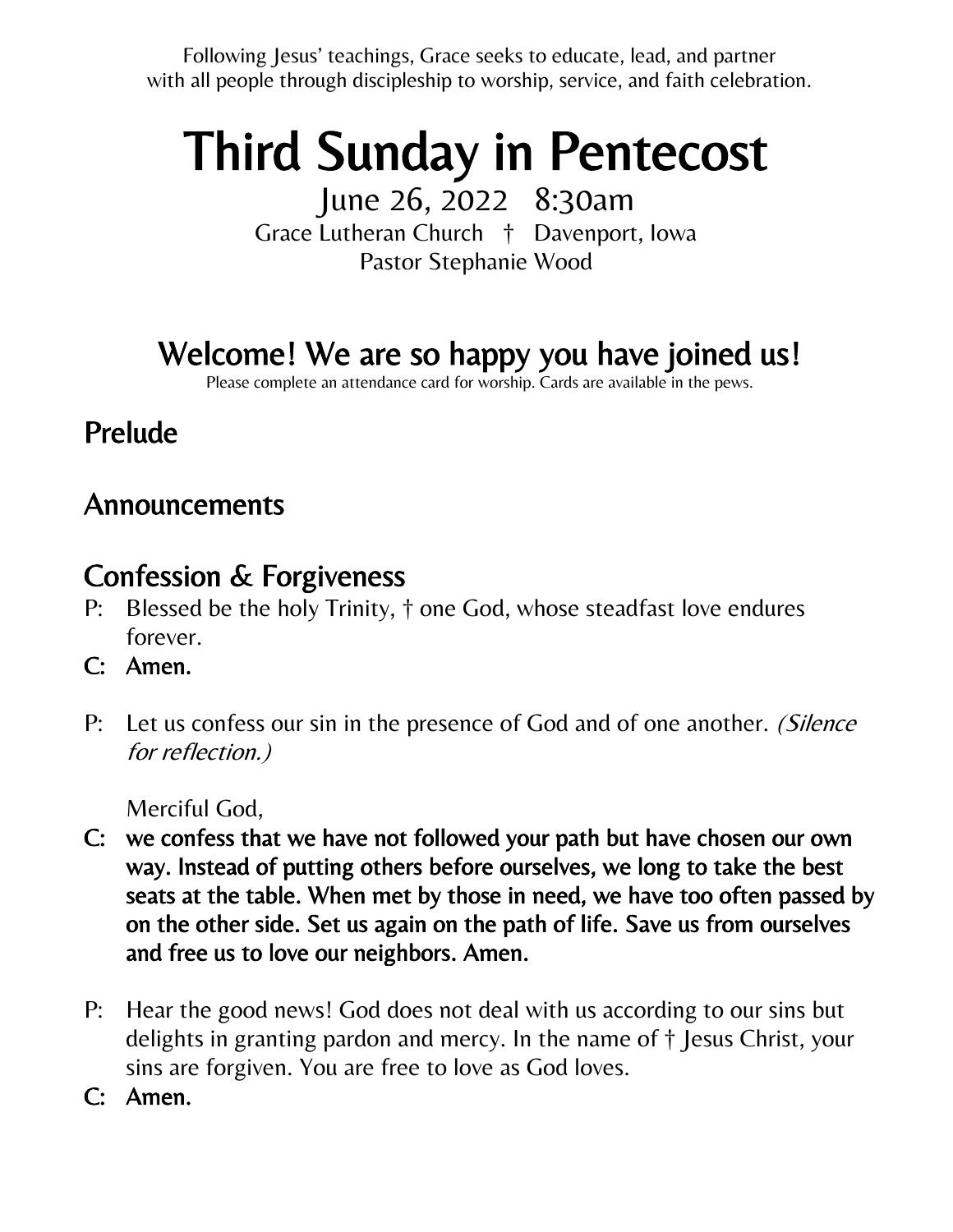# Opening Hymn

|--|--|--|

### Greeting

- P: The grace of our Lord Jesus Christ, the love of God, and the communion of the Holy Spirit be with you all.
- C: And also with you.

# Kyrie

Kyrie (from Now the Feast & Celebration).............setting by Marty Haugen

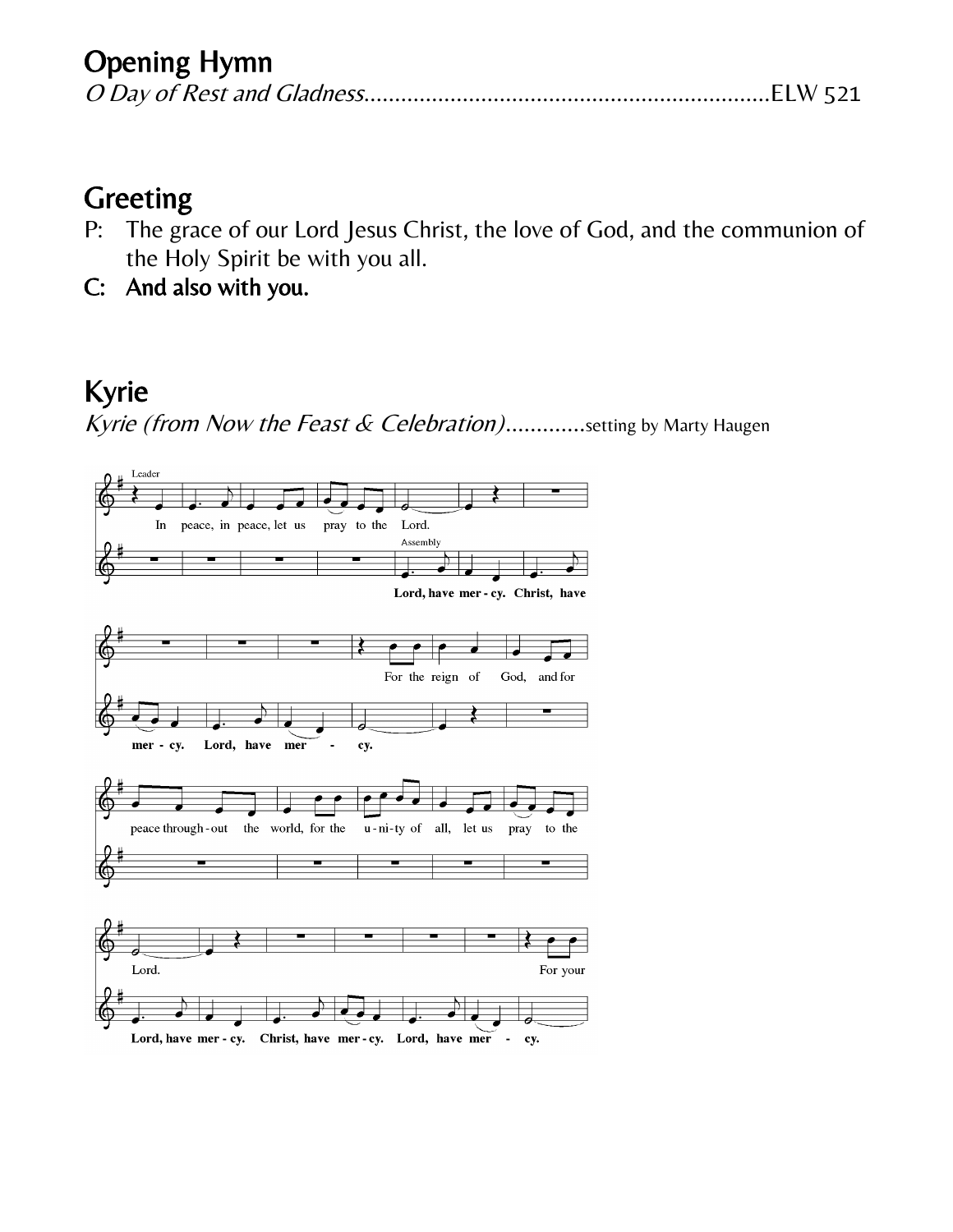

Text: Lutheran Book ofWorship, adapt. Marty Haugen, b. 1950<br>Music: Now the Feast and Celebration, Marty Haugen<br>Text and music © 1990 GIA Publications, Inc. 7404 S. Mason Ave., Chicago, IL 60638. www.giamusic.com. 800.442.3

Canticle of Praise

Glory to God............................................................setting by Marty Haugen

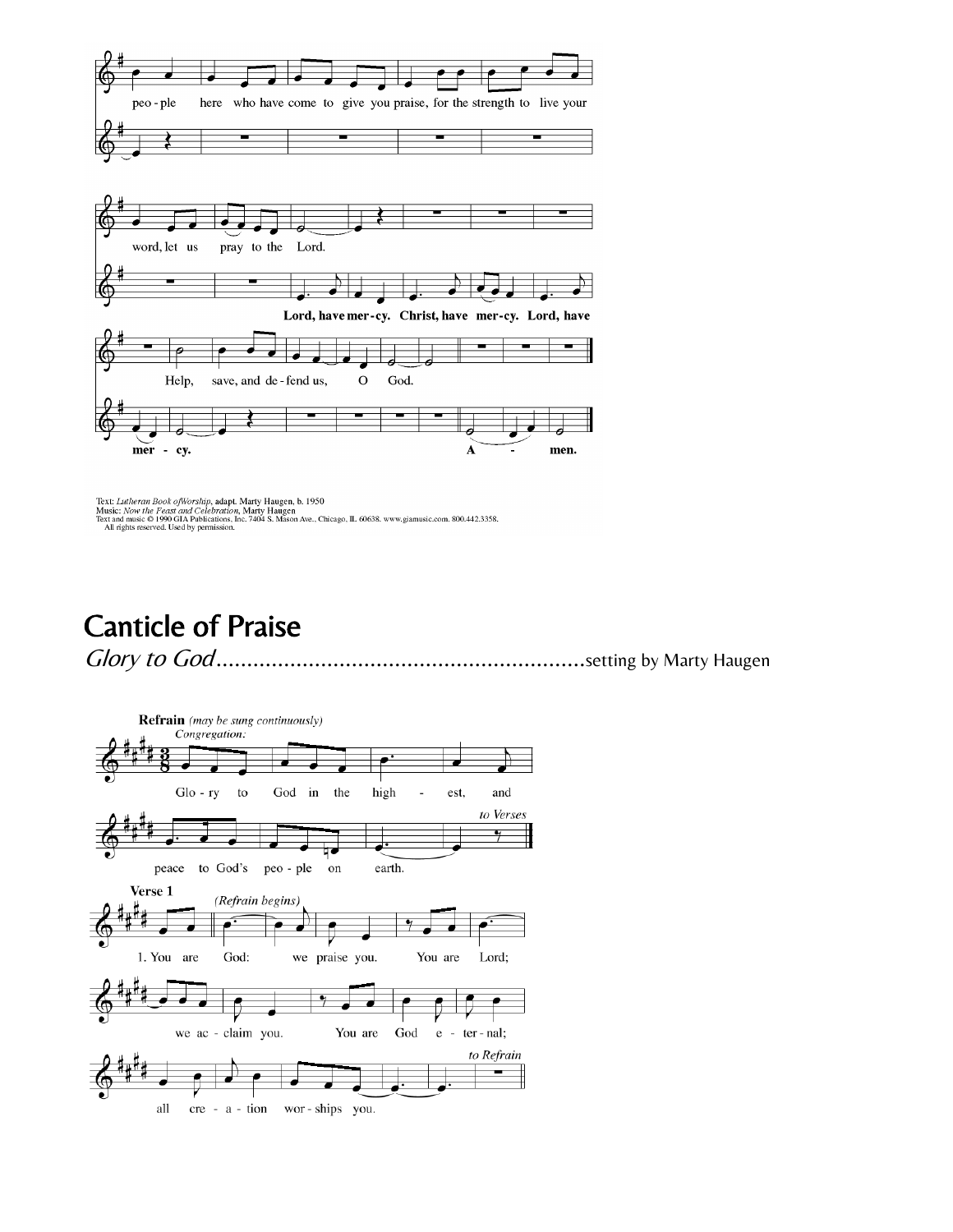

# Prayer of the Day

- A: Let us pray. Sovereign God,
- C: ruler of all hearts, you call us to obey you, and you favor us with true freedom. Keep us faithful to the ways of your Son, that, leaving behind all that hinders us, we may steadfastly follow your paths, through Jesus Christ, our Savior and Lord. Amen.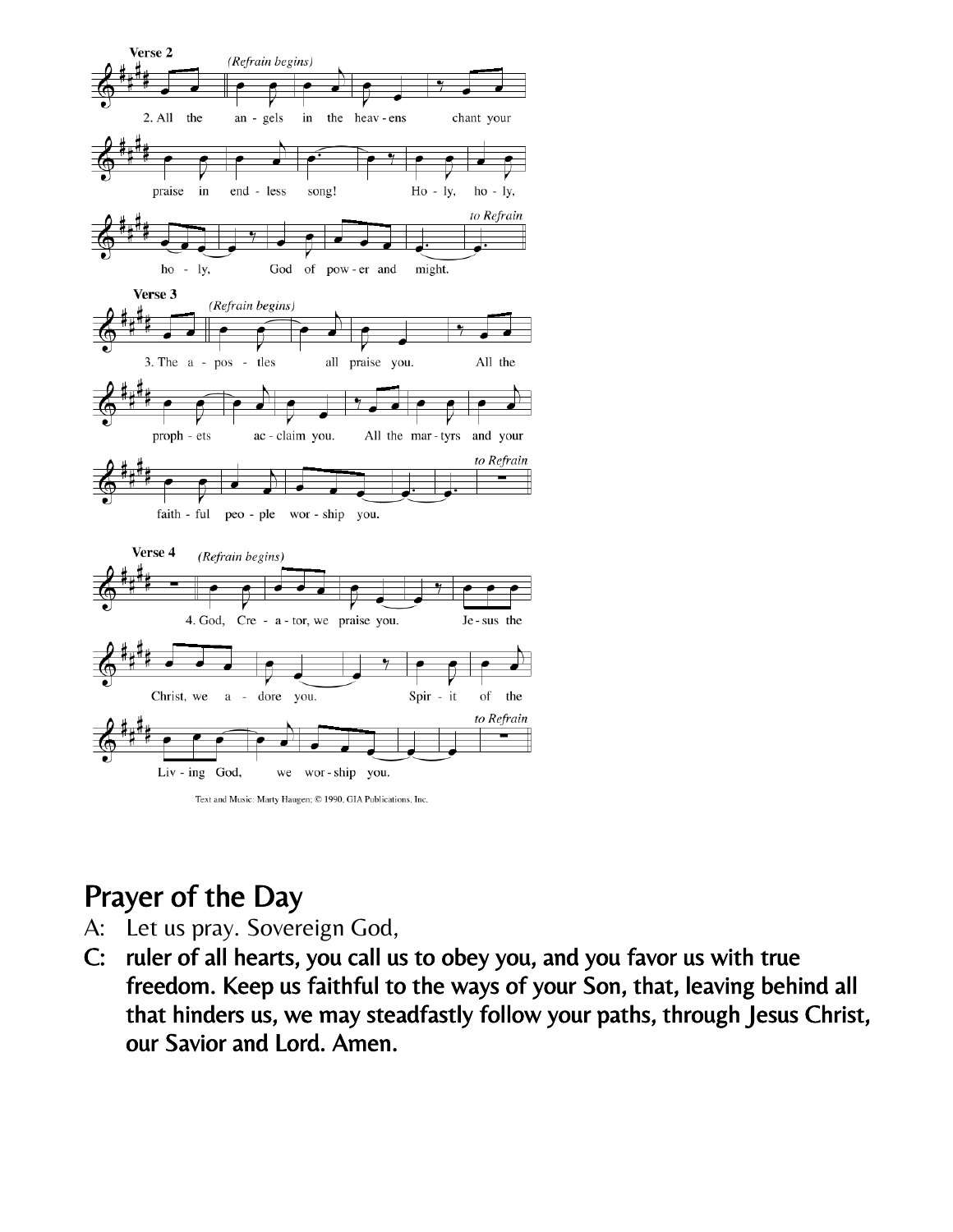# First Reading: Galatians 5:1, 13-25 (Assisting Minister)

For Paul, the freedom Christ gives is not permission to do whatever we want. It is the invitation to be what we could not be otherwise. The power and guidance of Christ's Holy Spirit produce a different kind of life, one marked by the fruit of this Holy Spirit.

For freedom Christ has set us free. Stand firm, therefore, and do not submit again to a yoke of slavery.

For you were called to freedom, brothers and sisters; only do not use your freedom as an opportunity for self-indulgence, but through love become slaves to one another. For the whole law is summed up in a single commandment, "You shall love your neighbor as yourself." If, however, you bite and devour one another, take care that you are not consumed by one another.

Live by the Spirit, I say, and do not gratify the desires of the flesh. For what the flesh desires is opposed to the Spirit, and what the Spirit desires is opposed to the flesh; for these are opposed to each other, to prevent you from doing what you want. But if you are led by the Spirit, you are not subject to the law. Now the works of the flesh are obvious: fornication, impurity, licentiousness, idolatry, sorcery, enmities, strife, jealousy, anger, quarrels, dissensions, factions, envy, drunkenness, carousing, and things like these. I am warning you, as I warned you before: those who do such things will not inherit the kingdom of God.

By contrast, the fruit of the Spirit is love, joy, peace, patience, kindness, generosity, faithfulness, gentleness, and self-control. There is no law against such things. And those who belong to Christ Jesus have crucified the flesh with its passions and desires. If we live by the Spirit, let us also be guided by the Spirit.

A: Word of God, Word of life. C: Thanks be to God.

# Psalm 16

A: Protect me, O God, for I take refuge in you; I have said to the Lord, "You are my Lord, my good above all other."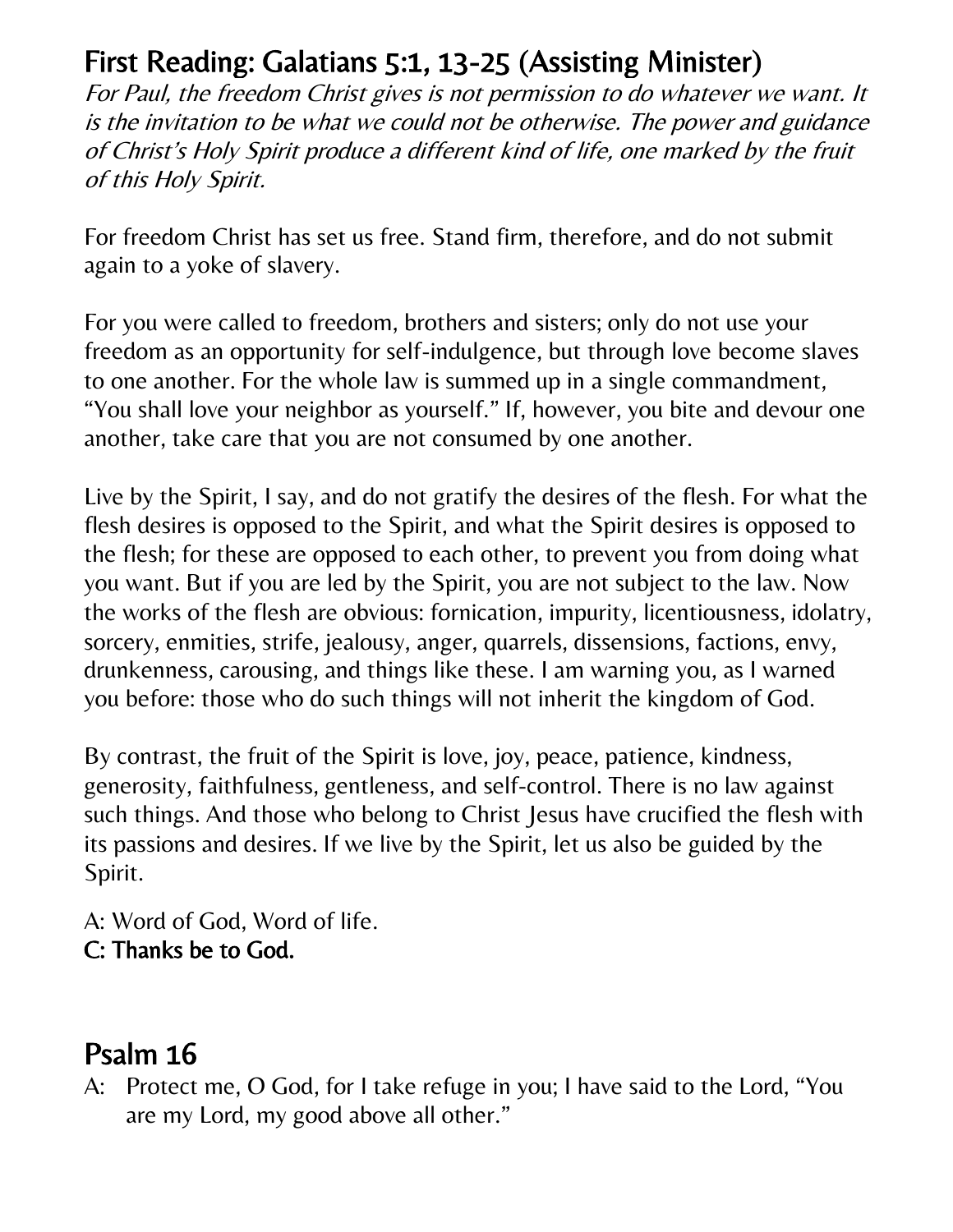- C: All my delight is in the godly that are in the land, upon those who are noble among the people.
- A: But those who run after other gods shall have their troubles multiplied.
- C: I will not pour out drink offerings to such gods, never take their names upon my lips.
- A: O Lord, you are my portion and my cup; it is you who uphold my lot.
- C: My boundaries enclose a pleasant land; indeed, I have a rich inheritance.
- A: I will bless the Lord who gives me counsel; my heart teaches me night after night.
- C: I have set the Lord always before me; because God is at my right hand, I shall not be shaken.
- A: My heart, therefore, is glad, and my spirit rejoices; my body also shall rest in hope.
- C: For you will not abandon me to the grave, nor let your holy one see the pit.
- A: You will show me the path of life; in your presence there is fullness of joy,
- C: and in your right hand are pleasures forevermore.

# Gospel: Luke 9:51-62



Text and Music: Marty Haugen; C 1990, GIA Publications, Inc.

- P: The Gospel according to Luke.
- C: Glory to you, O Lord.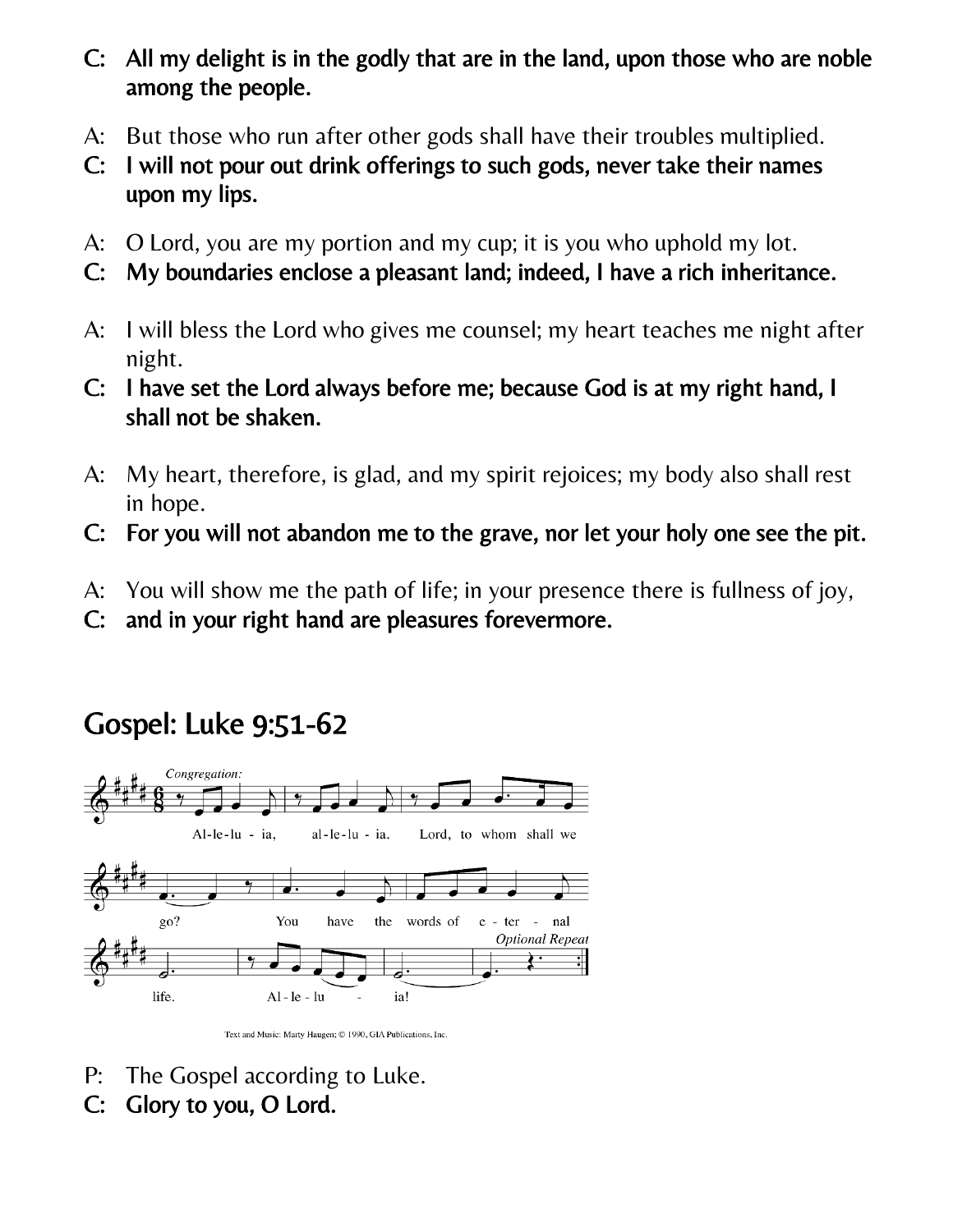Jesus is unwavering in his commitment to his mission in Jerusalem and will not be swayed by pettiness. In a series of striking cases in point, he calls his disciples to a similar single-mindedness.

When the days drew near for Jesus to be taken up, he set his face to go to Jerusalem. And he sent messengers ahead of him. On their way they entered a village of the Samaritans to make ready for him; but they did not receive him, because his face was set toward Jerusalem. When his disciples James and John saw it, they said, "Lord, do you want us to command fire to come down from heaven and consume them?" But he turned and rebuked them. Then they went on to another village.

As they were going along the road, someone said to him, "I will follow you wherever you go." And Jesus said to him, "Foxes have holes, and birds of the air have nests; but the Son of Man has nowhere to lay his head." To another he said, "Follow me." But he said, "Lord, first let me go and bury my father." But Jesus said to him, "Let the dead bury their own dead; but as for you, go and proclaim the kingdom of God." Another said, "I will follow you, Lord; but let me first say farewell to those at my home." Jesus said to him, "No one who puts a hand to the plow and looks back is fit for the kingdom of God."

- P: The Gospel of the Lord.
- C: Praise to you, O Christ.

# Children's Message

### Sermon

### Hymn of the Day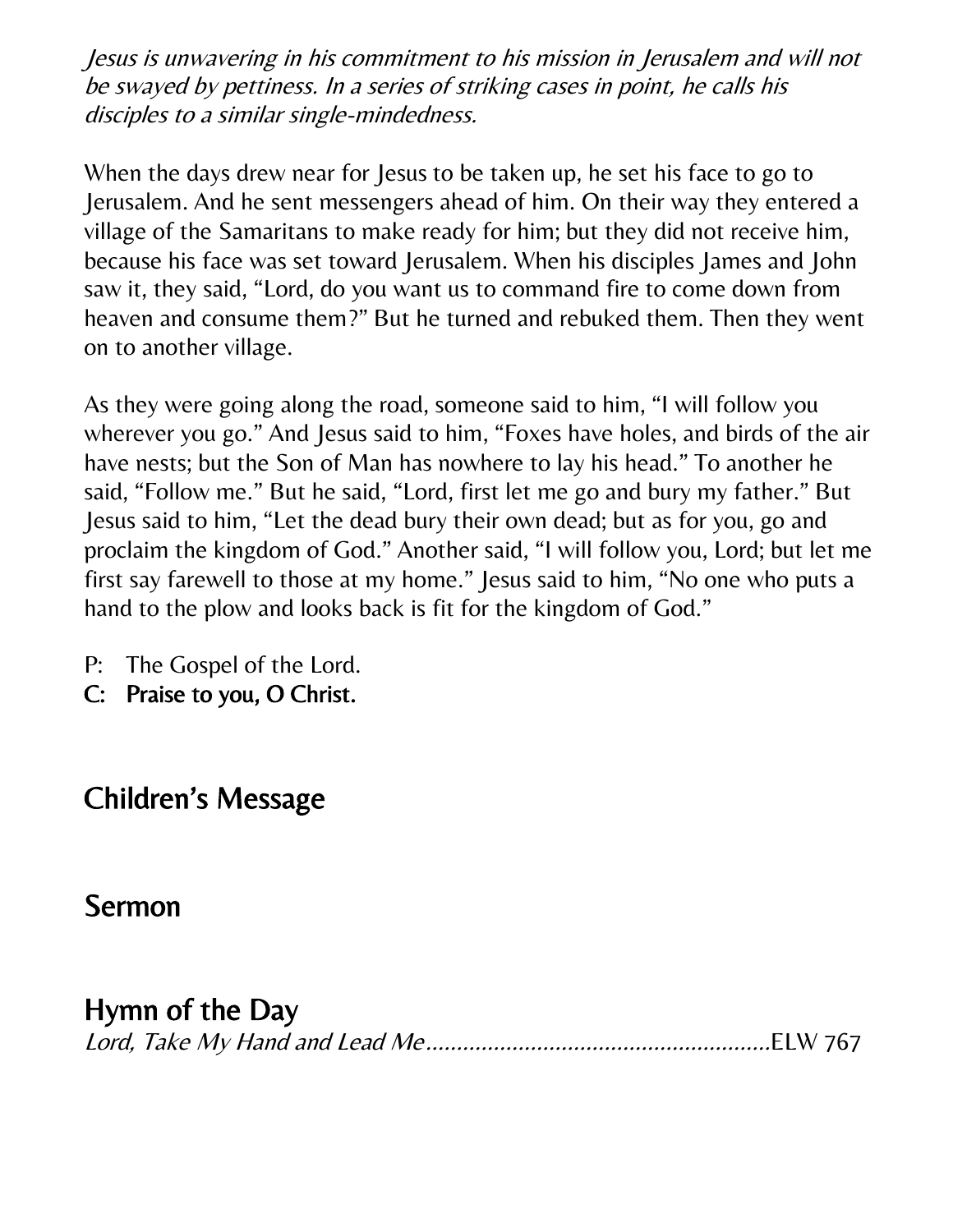# Prayers of the People

- A: United in Christ and guided by the Spirit, we pray for the church, the creation, and all in need. God of grace, hear our prayer.
- A: God of every time and place, in Jesus' name and filled with your Holy Spirit, we entrust these spoken prayers and those in our hearts into your holy keeping. Amen.

# Lord's Prayer

- A: Lord, remember us in your kingdom and teach us to pray…
- C: Our Father in heaven, hallowed be your name, your kingdom come, your will be done, on earth as in heaven. Give us today our daily bread. Forgive us our sins as we forgive those who sin against us. Save us from the time of trial and deliver us from evil. For the kingdom, the power, and the glory are yours, now and forever. Amen.

## Peace

- A: The peace of Christ be with you always.
- C: And also with you.

# Call to Offering

A: With a clear voice, Jesus calls us to accept the costs and joys of discipleship, and the challenges of living in peaceful unity with those who are different from one another. As we make our offering at this altar, let us remember that we give and work and love on behalf of Christ's whole and undivided body on earth, and let us celebrate the gift of unity that is ours through the Spirit and our generous hearts.

# Special Offertory Music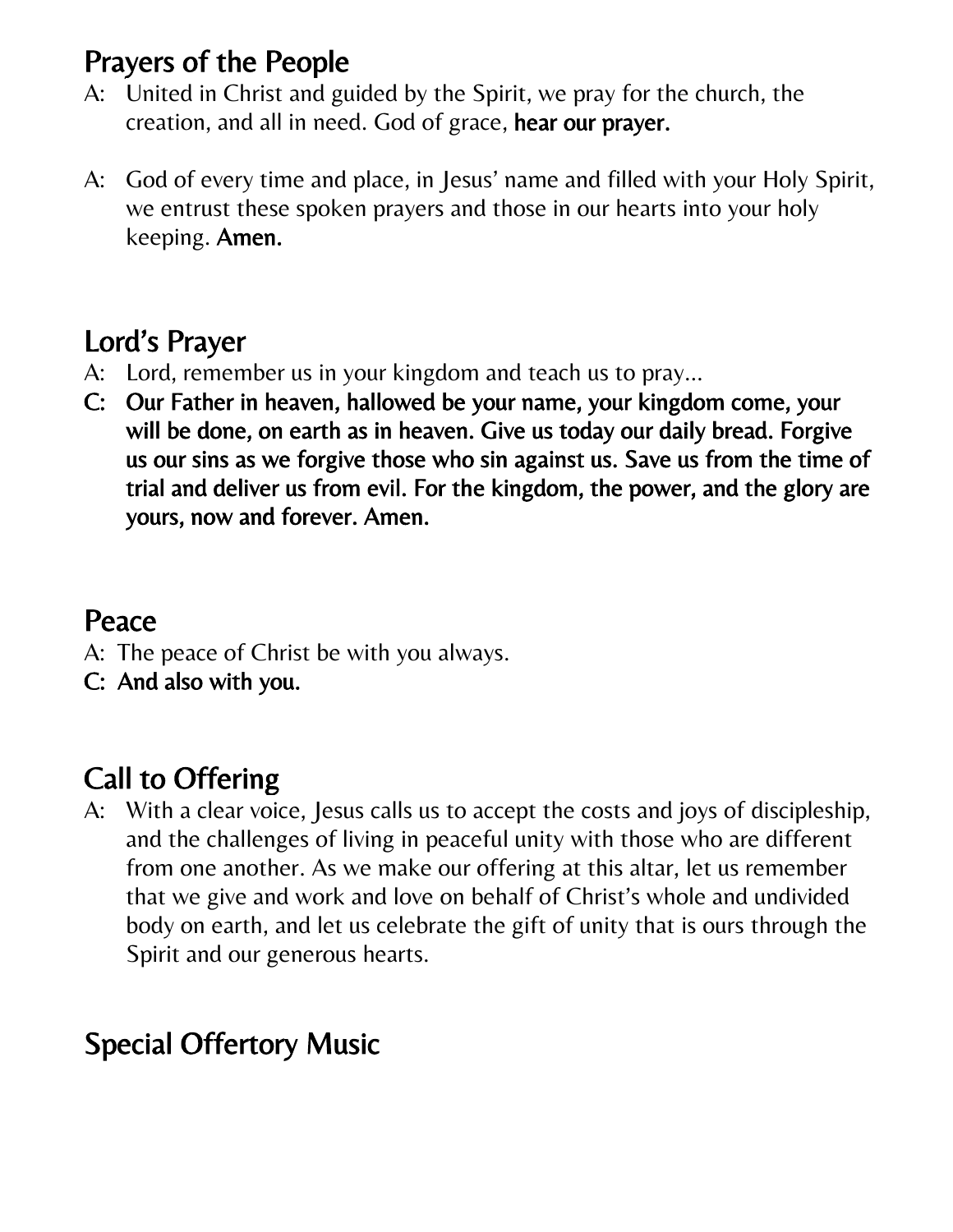# Offertory Hymn

As the Grains of Wheat ...........................................setting by Marty Haugen



# Offertory Prayer

- A: Let us pray. God of abundance,
- C: you have set before us a plentiful harvest. As we feast on your goodness, strengthen us to labor in your field, and equip us to bear fruit for the good of all, in the name of Jesus. Amen.

### **Blessing**

P: The God of peace, Father,  $\pm$  Son, and Holy Spirit, bless you, comfort you, and show you the path of life this day and always. Amen.

# Closing Hymn

|--|--|--|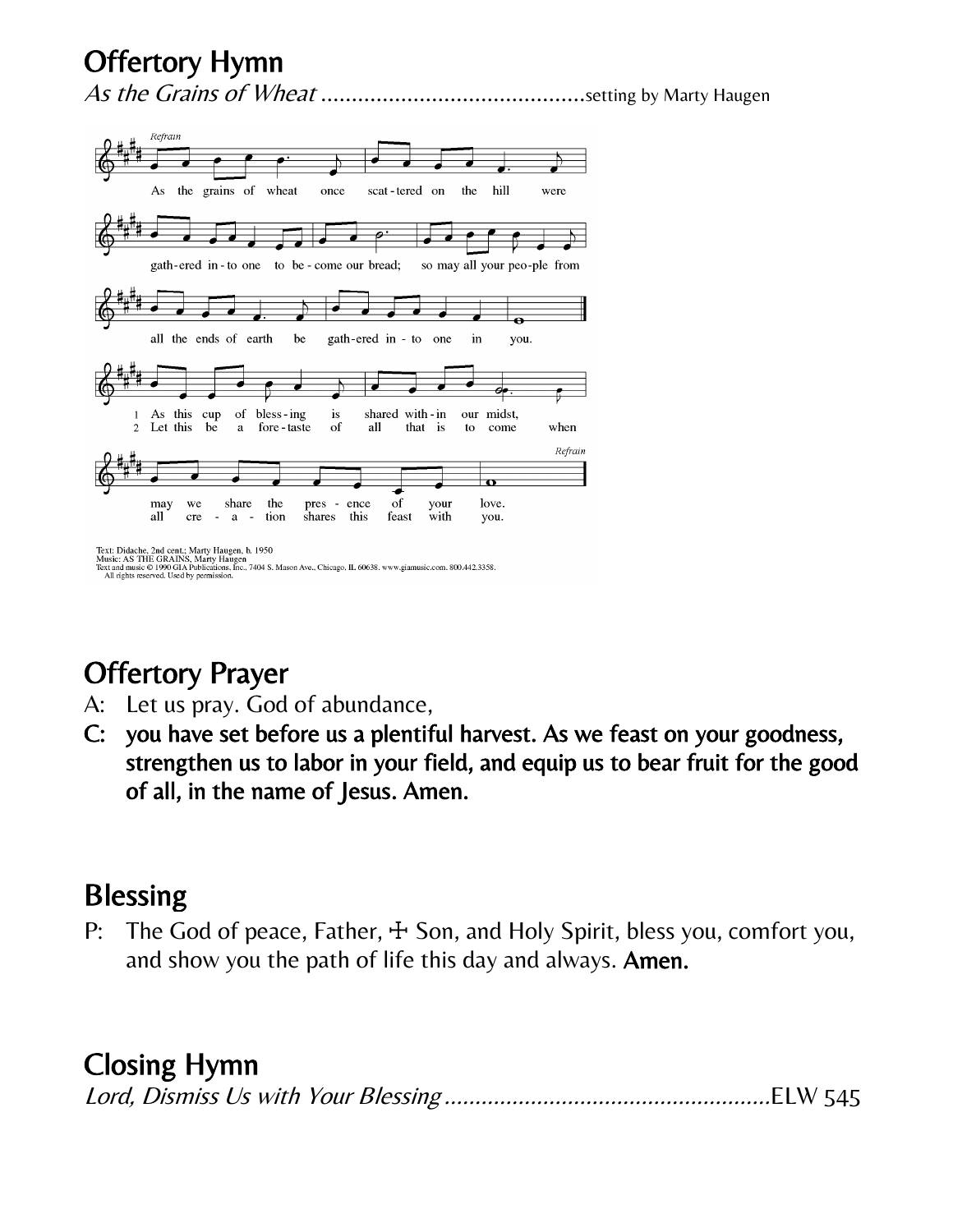## Sending

- P: Go in peace. Love your neighbor.
- C: Thanks be to God!

# Postlude

# Interested in Joining Grace?

Please contact the church office [office@gracewelcomesyou.org,](mailto:office@gracewelcomesyou.org) for information about joining Grace Lutheran Church. All are welcome and we would be overjoyed to have you engaged in the worship, ministries, and congregational life at Grace.

From sundaysandseasons.com all rights reserved. Reprinted by permission under Augsburg Fortress Liturgies Annual License #23188. NRSV, copyright 1989, Division of Christian Education of the National Council of Churches of Christ in the United States of America. Used by permission. All rights reserved. OneLicense copyright A-711016. CCLI Copyright license 359372. CCLI Streaming license 20503478.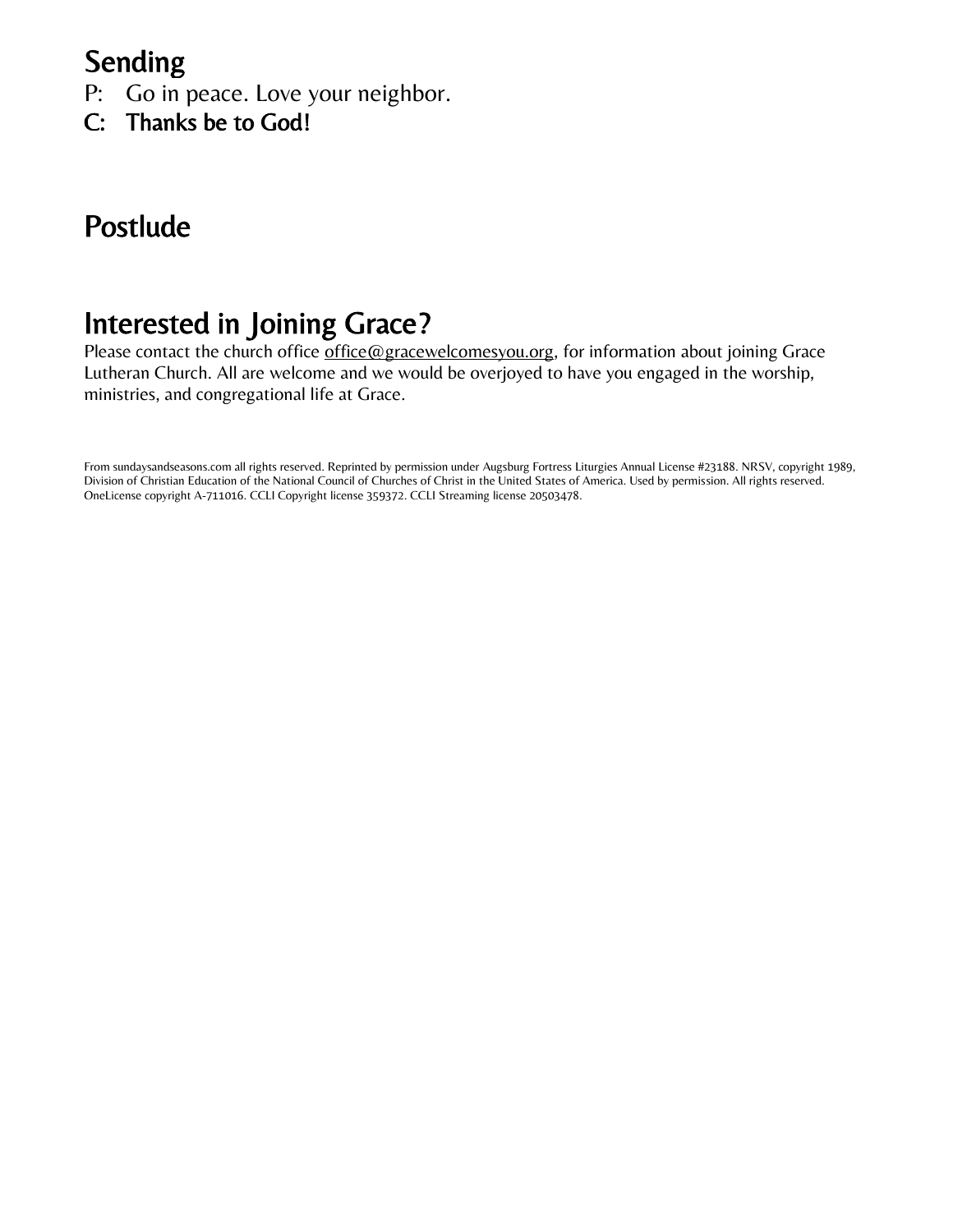Grace Lutheran Church 1140 E High St Davenport IA 52803 563-322-0769

**[www.gracewelcomesyou.org](http://www.gracewelcomesyou.org) [office@gracewelcomesyou.org](mailto:office@gracewelcomesyou.org)**

### **WEEKLY CALENDAR**

#### **Sunday, June 26**

8:30am Worship & Livestream **9:30am Reception for Dan Haugen** 10:30am Contemporary Worship **11:30am Reception for Dan Haugen**

#### **Monday, June 27**

Office Hours 10am-2pm 4:30pm Centering Prayer, Choir Room 7:00pm Council Meeting

#### **Tuesday, June 28**

Office Hours 10am-2pm 11:45am Member Text Study PBH

#### **Wednesday, June 29**

Office Hours 10am-2pm 10:00am Searcher's Bible Study**\***

#### **Thursday, June 30**

Office Hours 10am-2pm

**Friday, July 1** Office Hours 10am-Noon

#### **Saturday, July 2**

**Sunday, July 3 9:30am** Joint Worship & Livestream

#### **Monday, July 4**

Office Closed

**\***These events and programs are at (or hosted by) St. Mark Lutheran Church 2363 W 3rd St, Davenport, 52802 563-322-5318 **[lwilley@stmarkcares.org](mailto:lwilley@stmarkcares.org)**





### **You Can Watch Us Online and Follow us on Facebook!**

Go to our YouTube channel *Grace Lutheran Church Daven-*

*port* to watch the Sunday 8:30am service each week. A link is available by email on Sunday morning, and an order of service is included with the email and posted on our website. Also, follow us on Facebook for inspirational messages, photos, links, and information about events.

### **Reception for Dan Haugen**

Join us between services today for a reception to honor Dan Haugen, celebrating and thanking Dan for his 12 years of service to Grace as Contemporary Worship Leader. The Thank You reception for Dan will be 9:30am on Pat Bell Hall. There will also be a brief fellowship after the 10:30am service for those who cannot make the earlier reception.

### **Six Flags Youth Trip!**

Grace & St. Mark are excited to partner for a Youth Trip to Six Flags in St. Louis August 4-7, 2022! Youth who have completed grades 6-12 are invited to attend. The family's cost for the trip is \$150 per student - A deposit of \$75 per student is due June 30, and the final payment of \$75 per student is due July 18. Further details can be found on the online Registration & Medical Release Form. **To register online go to [bit.ly/](https://bit.ly/SixFlagsAugust) [SixFlagsAugust.](https://bit.ly/SixFlagsAugust)** Please feel free to talk with Pastor Stephanie if you have any questions or for additional financial arrangements.

### **Office Hours**

There will be limited office hours this week (6/27 - 7/1) while Annie is on vacation. The hours are: 10am-2pm Monday-Thursday and 10am-Noon on Friday. A special thank you to the volunteers covering the phones and doorbell during those times!

### **Pastor Stephanie Vacation**

Pastor Stephanie will be on vacation Tuesday, June 28 - Monday, July 11. She will return to the office Tuesday, July 12. In case of a pastoral emergency, please contact Pastor Travis Fisher-King at 563-322-5318.

### **Looking Ahead**

- **June 27-July 1** Annie vacation
- **June 28-July 11** Pastor Stephanie vacation
- **Sunday, July 3** ONE joint service at 9:30am
- **Monday, July 4** Office Closed in observance of the Independence Day holiday
- **July 11-15** M.A.D. Camp at St. Mark
- **July 25-29** Pastor Stephanie Continuing Education
- **July 29** WELCA Ice Cream & Pie Social at Bettendorf Middle Park
- **July 29** Grace serves at HOPE at the Brick House
- **July 31** Campus Ministry presentation from Augustana Campus Pastor & Director of Spiritual Development Melinda Pupillo
- **August 4-7** Six Flags Youth Trip
- **August 14** (Tentative) Jazz Service
- **August 20** Compassion Retreat
- **August 28** (Tentative Date) Silly Songs & Water Games a fun summer event for kids



**Thank you, Dan!**